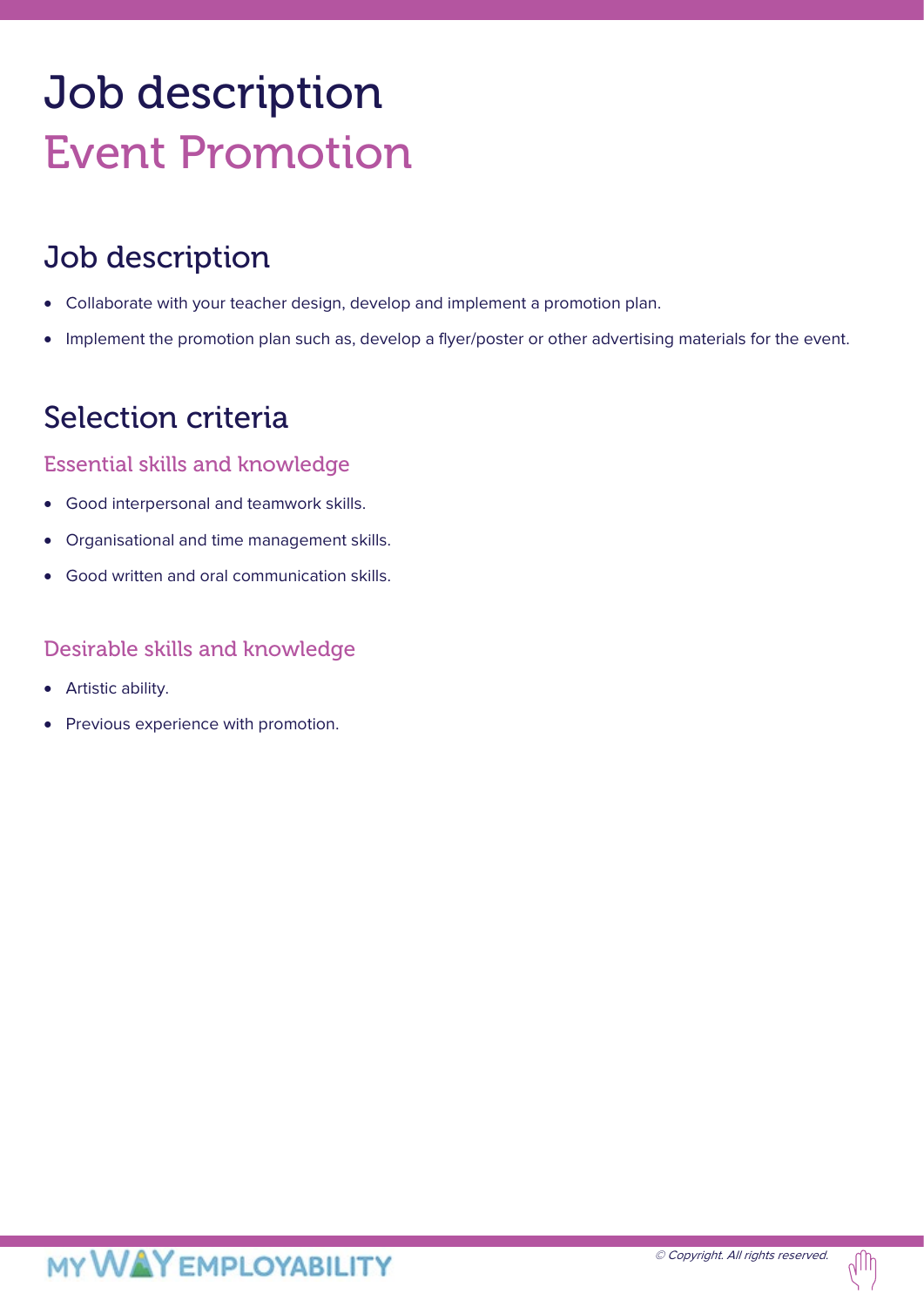## Address the selection criteria Event Promotion

## Step 1. Planning to apply for the job

- Read the job description.
- **Read** the selection criteria.
- **Tick** those skills that you have.

#### Job description

 $\Box$  Collaborate with your teacher design, develop and implement a promotion plan.

 $\Box$  Implement the promotion plan such as, develop a flyer/poster or other advertising materials for the event.

#### Selection criteria

#### Essential skills and knowledge

- Good interpersonal and teamwork skills.
- $\Box$  Organisational and time management skills.
- $\Box$  Good written and oral communication skills.

#### Desirable skills and knowledge

- $\Box$  Artistic ability.
- $\square$  Previous experience with promotion.

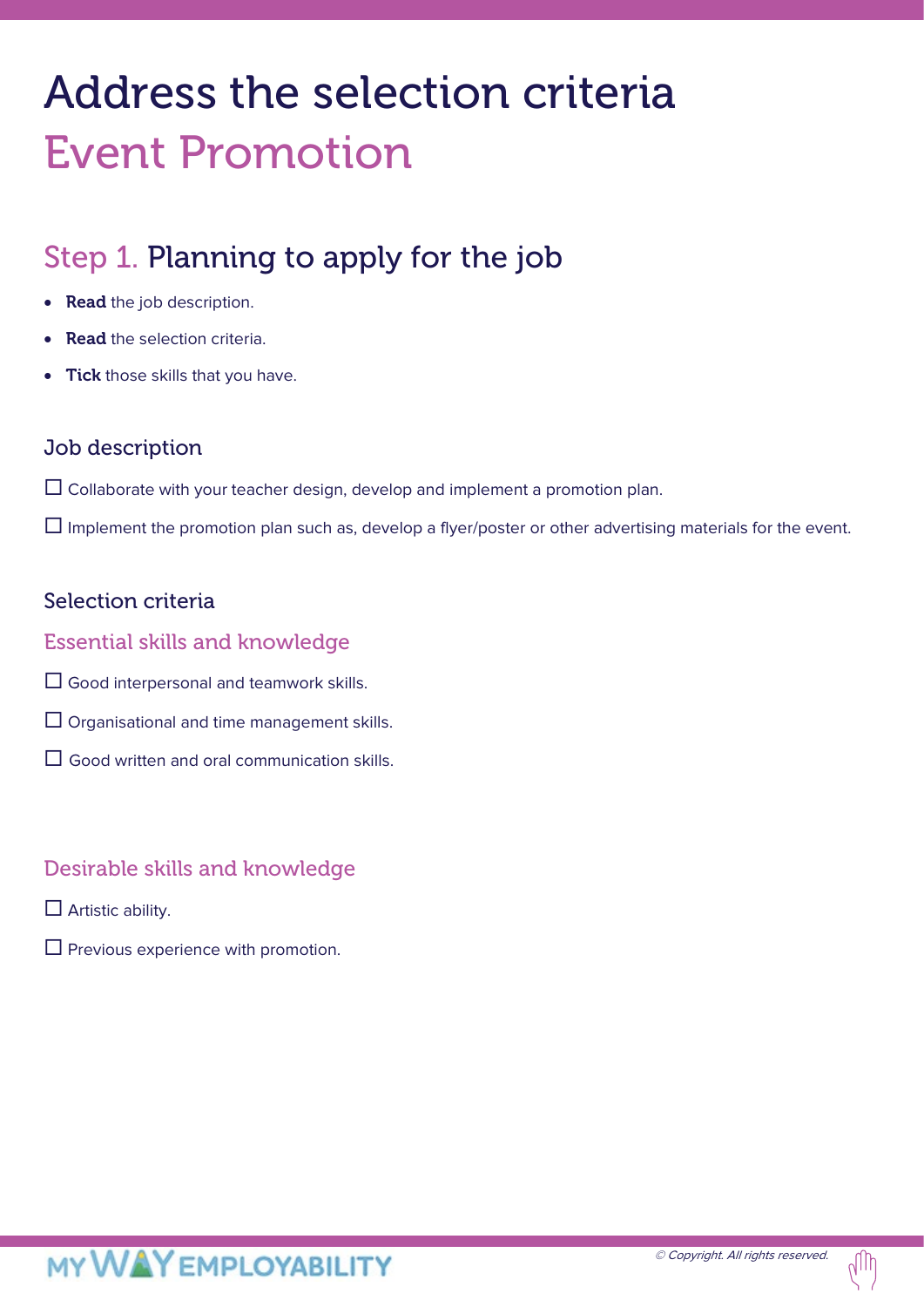## Step 2. Address the selection criteria

#### Read the example:

| I meet all the selection criteria.                                                                       |
|----------------------------------------------------------------------------------------------------------|
|                                                                                                          |
| <b>Essential criteria</b>                                                                                |
| I have good interpersonal and teamwork skills. For example, I have lots of<br>friends and I play soccer. |
| I have good organisational skills because I get almost all of my homework in                             |
| on time. I manage my time and am never late for class or soccer practice.                                |
| I have good written communication skills because I always get a C in English                             |
| and I really enjoy giving presentations to the class.                                                    |
|                                                                                                          |
| Desirable criteria                                                                                       |
| I have used the paint program and am really good at drawing. You can see an                              |
| example of drawing at the bottom of this sheet. When I was in cubs I                                     |
| promoted our cub group at a cake stall with my Mum.                                                      |
|                                                                                                          |

#### Now write how you meet the selection criteria on a separate sheet of paper.

Write about each skill and knowledge listed in the selection criteria.

- Use headings.
- Write a sentence that says the skill that you have.
- Write a sentence about when you have used this skill.

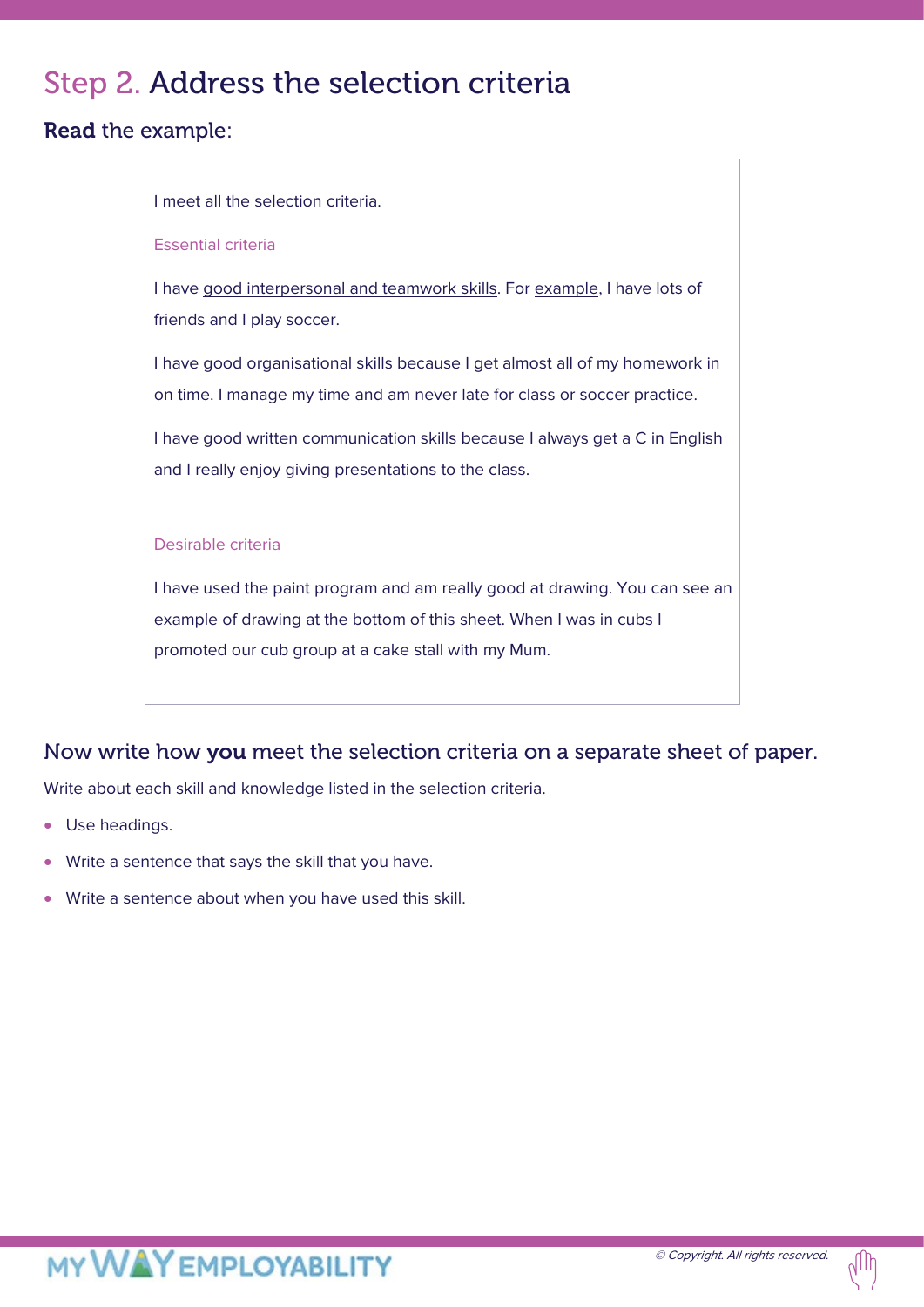## Step 3. Write a covering letter

Read this example of a covering letter:

| Dear Mr Smith,                                                                      |  |  |  |
|-------------------------------------------------------------------------------------|--|--|--|
|                                                                                     |  |  |  |
| My name is Julie Harding and I would like to apply for the role in Event Promotion. |  |  |  |
|                                                                                     |  |  |  |
| Please find attached a paragraph that explains how I meet the selection criteria    |  |  |  |
|                                                                                     |  |  |  |
| and my resume.                                                                      |  |  |  |
|                                                                                     |  |  |  |
| I would really like to be considered for this role because I have many strengths in |  |  |  |
|                                                                                     |  |  |  |
| talking to people and convincing them to do things.                                 |  |  |  |
|                                                                                     |  |  |  |
| Your sincerely,                                                                     |  |  |  |
|                                                                                     |  |  |  |
|                                                                                     |  |  |  |
| <b>Julie Harding</b>                                                                |  |  |  |
|                                                                                     |  |  |  |
|                                                                                     |  |  |  |

#### Now write your covering letter on a separate sheet of paper.

Write about:

- Who you are.
- What job you are applying for.
- What documents you are giving them.
- A sentence about why you will be good at the job.

## Step 4. Make your job application



 $\theta$ Put these 3 documents together:

- Covering letter that you have written.
- Your address to the selection criteria.
- Your resume.

Give your application to **EXECUTE:** A set of the set of the set of the set of the set of the set of the set of the set of the set of the set of the set of the set of the set of the set of the set of the set of the set of t